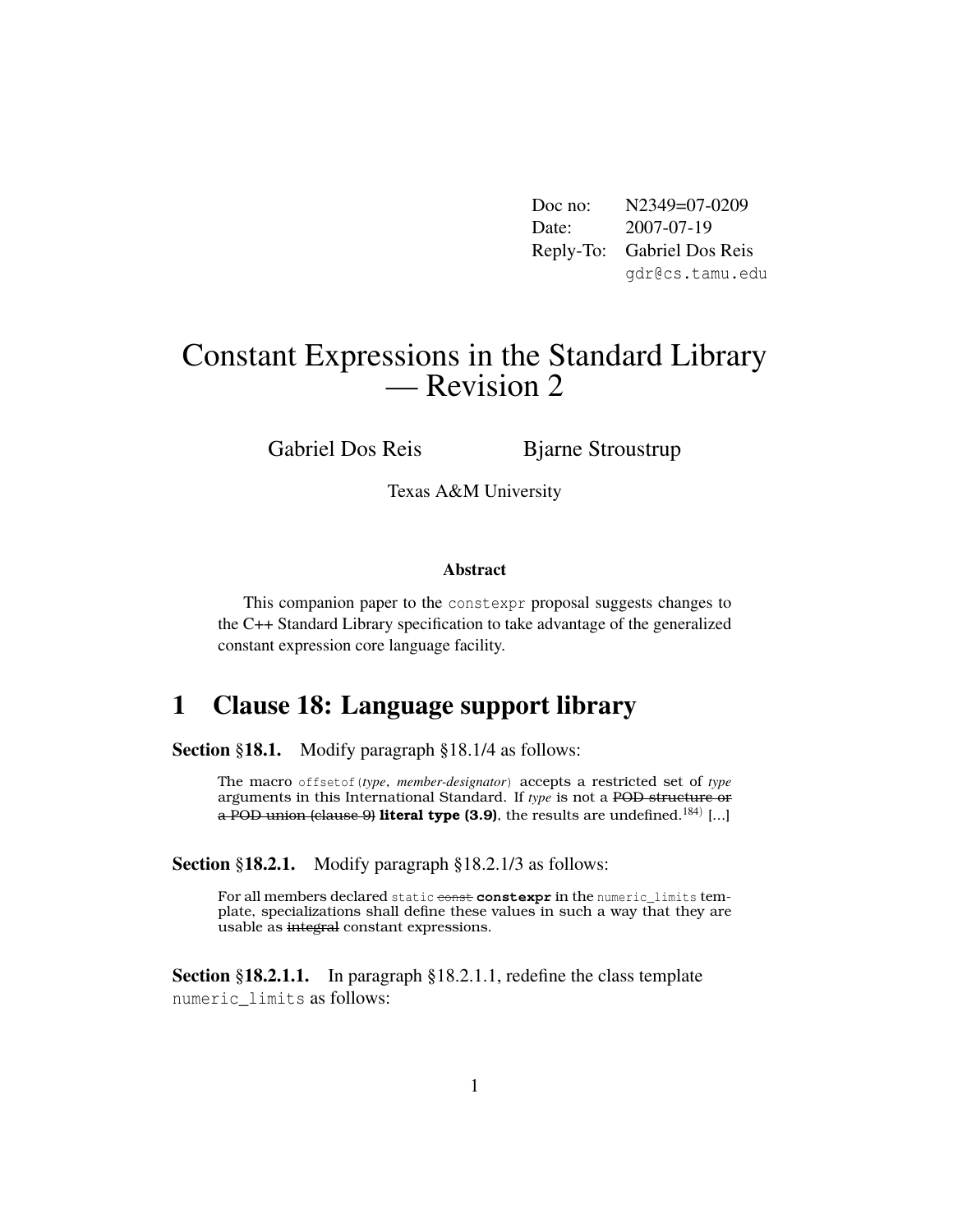```
namespace std {
 template<class T> struct numeric_limits {
   static const constexpr bool is_specialized = false;
   static constexpr T min() throw();
   static constexpr T max() throw();
   static const constexpr int digits = 0;
   static const constexpr int digits10 = 0;
   static const constexpr int max_digits10 = 0;
   static const constexpr bool is_signed = false;
   static const constexpr bool is_integer = false;
   static const constexpr bool is_exact = false;
   static const constexpr int radix = 0;
   static constexpr T epsilon() throw();
   static constexpr T round_error() throw();
   static const constexpr int min_exponent = 0;
   static const constexpr int min_exponent10 = 0;
   static const constexpr int max_exponent = 0;
   static const constexpr int max_exponent10 = 0;
   static const constexpr bool has infinity = false;
   static const constexpr bool has_quiet_NaN = false;
   static const constexpr bool has_signaling_NaN = false;
   static const constexpr float_denorm_style has_denorm
                                    = denorm_absent;
   static const constexpr bool has_denorm_loss = false;
   static constexpr T infinity() throw();
   static constexpr T quiet_NaN() throw();
   static constexpr T signaling_NaN() throw();
   static constexpr T denorm_min() throw();
   static const constexpr bool is_iec559 = false;
   static const constexpr bool is_bounded = false;
   static const constexpr bool is_modulo = false;
   static const constexpr bool traps = false;
   static const constexpr bool tinyness_before = false;
   static const constexpr float_round_style round_style
                                    = rouond_toward_zero;
```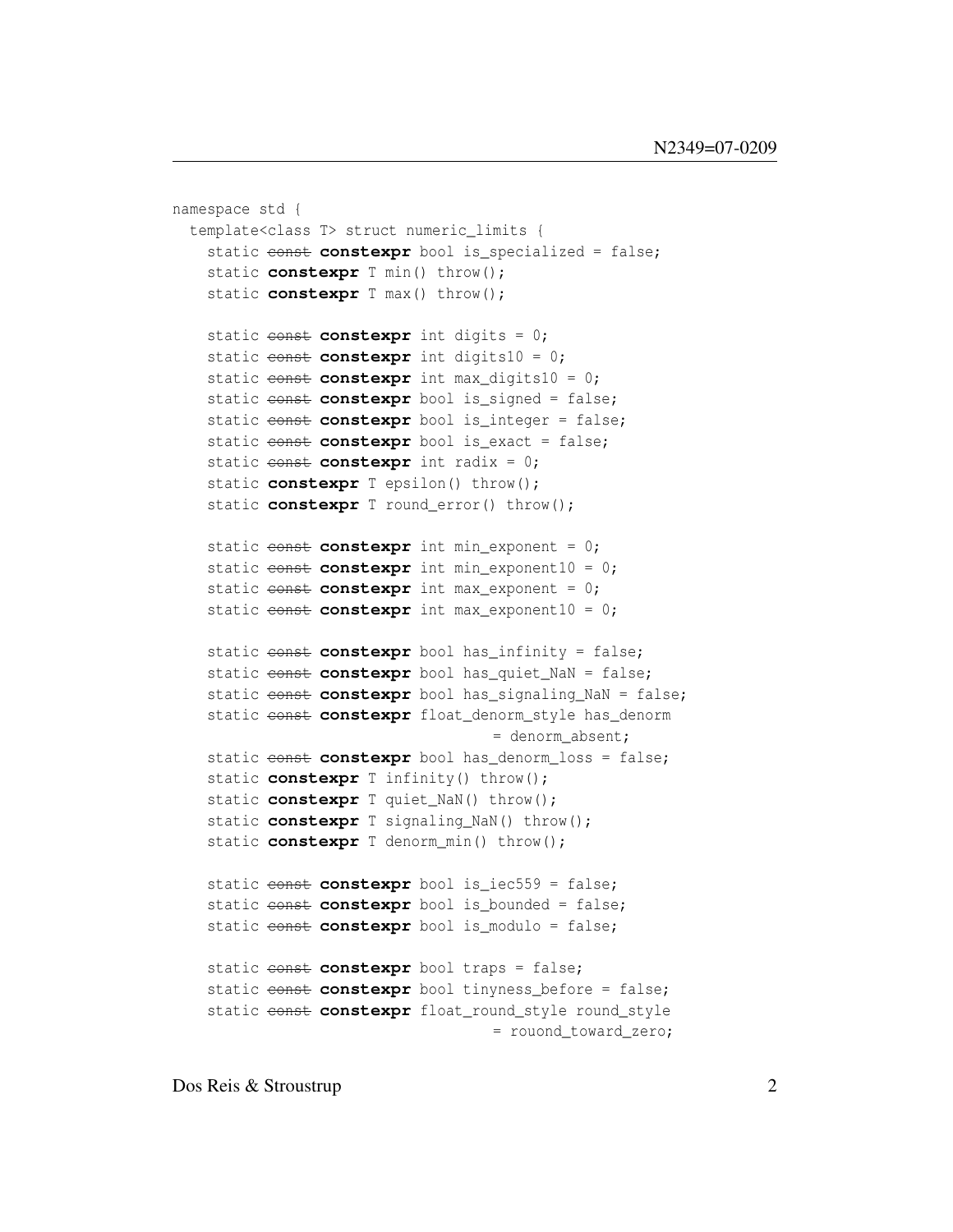```
};
}
```
Section §18.2.1.2. Modify all of section §18.2.1.2 to propagate all the declaration changes above.

Section §18.2.1.5. Modify section §18.2.1.5 so that numeric\_limits<float> and numeric\_limits<bool> members are constexpr.

## 2 Clause 20: General utility library

**Section** §20.2. Ideally, relational operators and comparison operators on  $pair \leq \tau$ , U> should be constexpr when the corresponding operators for the template arguments T and U are constexpr. We postpone modifications to this part of the library until after the details of "concepts" are known.

Section §20.4. Much of the syntactic clutter of "type traits" could be simplified using constexpr. However, we do not propose changes at this moment.

Section §20.5.6. Ideally most of the function object operator () s should be constexpr; or at least they should be overloaded to provide that functionality. However, we postpone their modification until the details of "concepts" are known.

**Section §20.5.7.** Ditto.

Section §20.5.7. Ditto.

#### 3 Clause 21: Strings Library

Modify paragraph §21/1 as follows

This clause describes components for manipulating sequences of any POD **literal** (3.9) type. [...]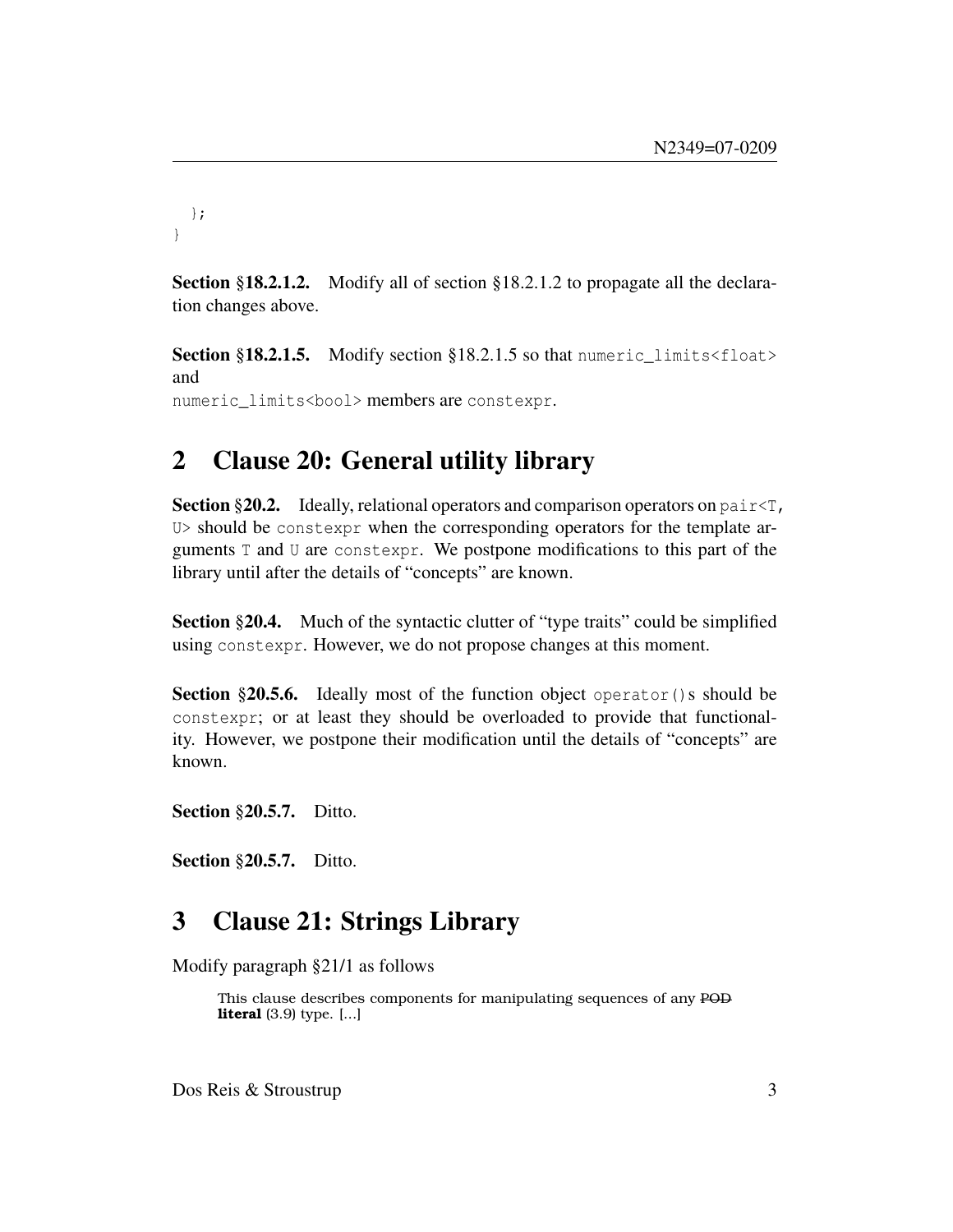```
Section §21.1.3.1. Modify the definition of chard traits \langle char\rangle as follows:
```

```
template<>
struct char traits<char> {
 typedef chat char_type;
 typedef int int_type;
 typedef streamoff off_type;
 typedef streampos pos_type;
 typedef mbstate_t state_type;
 static void assign(char_type&, const char_type&);
 static constexpr bool eq(const char_type&, const char_type&);
 static constexpr bool lt(const char_type&, const char_type&);
 static int compare(const char_type*, const char_type*, size_t);
 static size_t length(const char_type*);
 static const char_type* find(const char_type*, size_t,
                              const char type&);
 static char_type* move(char_type*, const char_type*, size_t);
 static char_type* copy(char_type*, const char_type*, size_t);
 static char_type* assign(char_type*, size_t, char_type);
 static constexpr int_type not_eof(const char_type&);
 static constexpr char_type to_char_type(const int_type&);
 static constexpr int_type to_int_type(const char_type&);
 static constexpr bool eq_int_type(eonst int_type&, const int_type&);
 static constexpr int_type eof();
};
```
**Section §21.1.3.2.** Modify the definition of charactraits  $\langle$ char> as follows:

```
namespace std {
template<>
struct char traits<char> {
 typedef wchat_t char_type;
 typedef wint_t int_type;
 typedef streamoff off_type;
 typedef wstreampos pos_type;
 typedef mbstate_t state_type;
 static void assign(char_type&, const char_type&);
 static constexpr bool eq(const char_type&, const char_type&);
```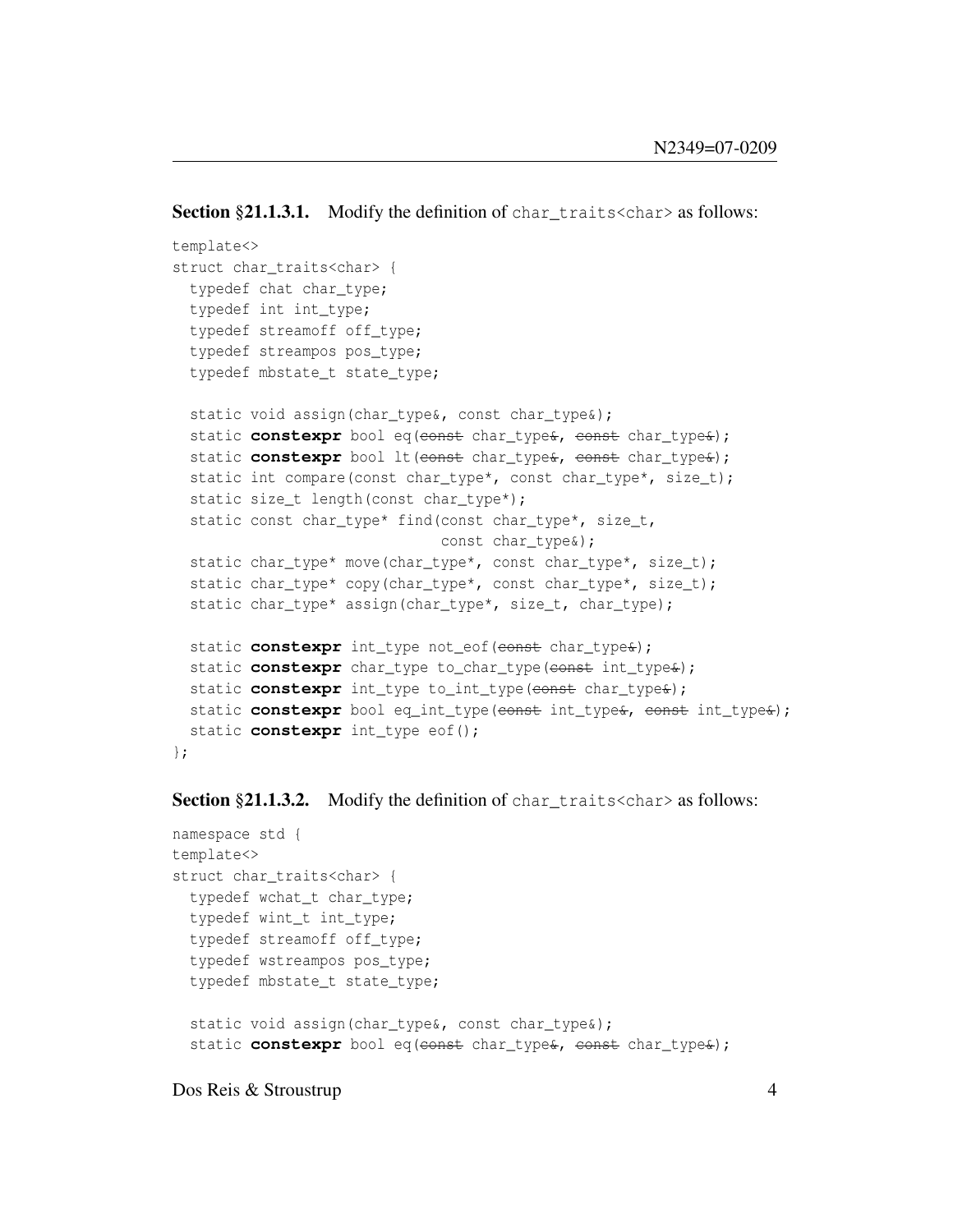```
static constexpr bool lt (const char_type&, const char_type&);
 static int compare(const char_type*, const char_type*, size_t);
 static size_t length(const char_type*);
 static const char_type* find(const char_type*, size_t,
                              const char_type&);
 static char_type* move(char_type*, const char_type*, size_t);
 static char_type* copy(char_type*, const char_type*, size_t);
 static char_type* assign(char_type*, size_t, char type);
 static constexpr int_type not_eof(const char_type&);
 static constexpr char_type to_char_type(const int_type&);
 static constexpr int_type to_int_type(const char_type&);
 static constexpr bool eq_int_type(const int_type&, const int_type&);
 static constexpr int_type eof();
};
```
### 4 Clause 23: Containers library

Section §23.2.1. Modify the definition of the class template array as follows:

```
template<class T, size_t N>
struct array {
 // \ldotsconstexpr size_type size() const;
 constexpr size_type max_size() const;
 // ...
};
```
Section §23.3.5. Modify the definition of class template bitset as follows:

```
template<size_t N>
class bitset {
  1/ ...
  constexpr bitset();
   constexpr bitset(unsigned long);
  // ...
  constexpr size_t size();
  // \ldotsconstexpr bool operator[](size t) const;
};
```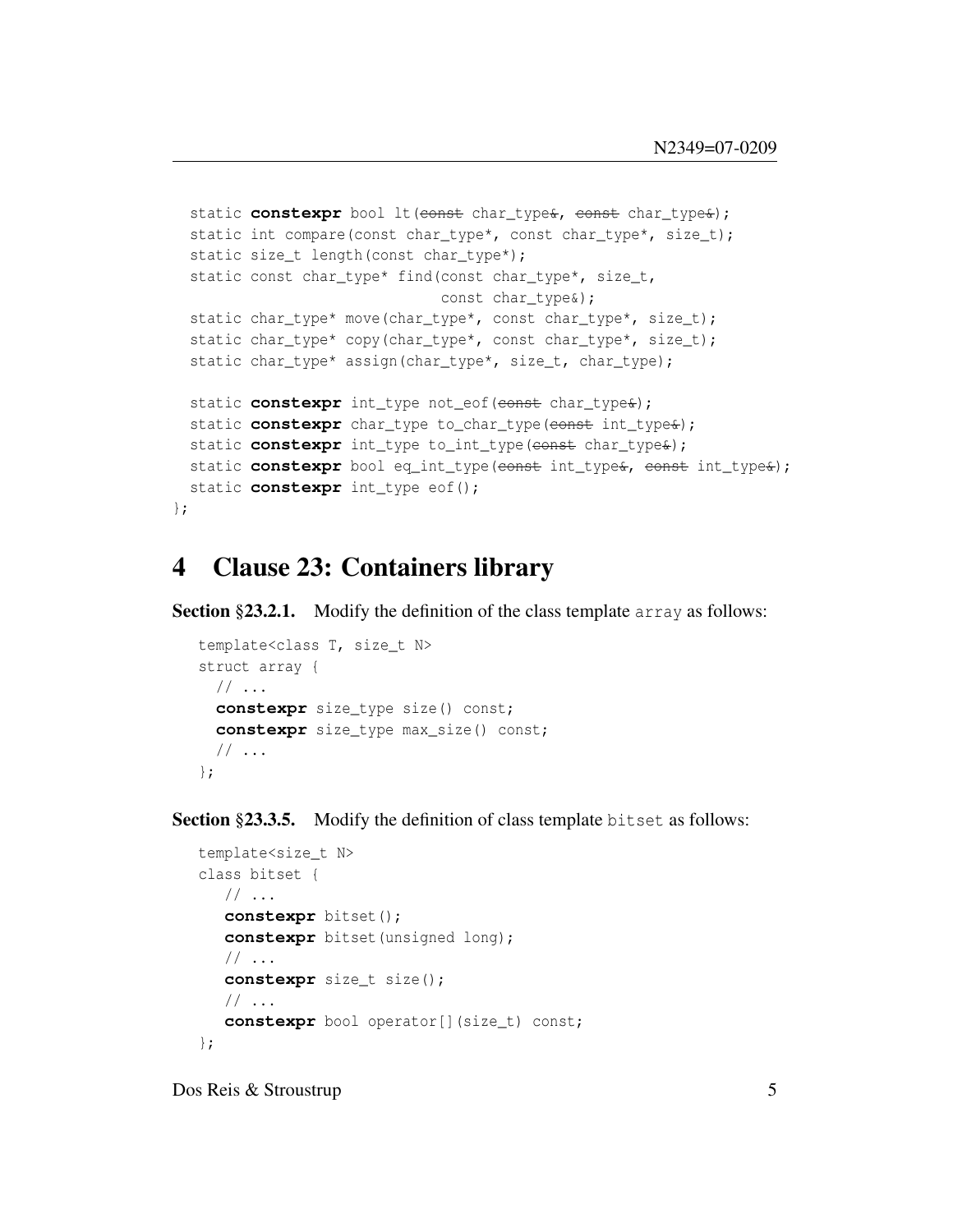#### 5 Clause 26: Numerics library

Section §26.3. Modify paragraph §26.3/2 as follows:

The effect of instantiating the template complex for any type other than float, double or long double is unspecified. **The specializations complex<float>, complex<double>, and complex<long double> are literal types (3.9).**

Section §26.3.3. Redefine complex specializations as literal types:

```
template<> class complex<float> {
public:
 typedef float value_type;
  constexpr complex(float re = 0.0f, float im = 0.0f);
  explicit constexpr complex (const complex<double>\&);
  explicit constexpr complex (const complex<long double> \star);
  constexpr float real() const;
  constexpr float imag() const;
  complex<float>& operator= (float);
  complex<float>& operator+=(float);
  complex<float>& operator-=(float);
  complex<float>& operator*=(float);
  complex<float>& operator/=(float);
  complex<float>& operator=(const complex<float>&);
  template<class X> complex<float>& operator= (const complex<X>&);
  template<class X> complex<float>& operator+=(const complex<X>&);
  template<class X> complex<float>& operator-=(const complex<X>&);
  template<class X> complex<float>& operator*=(const complex<X>&);
  template<class X> complex<float>& operator/=(const complex<X>&);
};
template<> class complex<double> {
public:
  typedef double value_type;
  constexpr complex(double re = 0.0, double im = 0.0);
  constexpr complex (const complex<float>\&);
  explicit constexpr complex (const complex<long double>\angle);
  constexpr double real() const;
  constexpr double imag() const;
```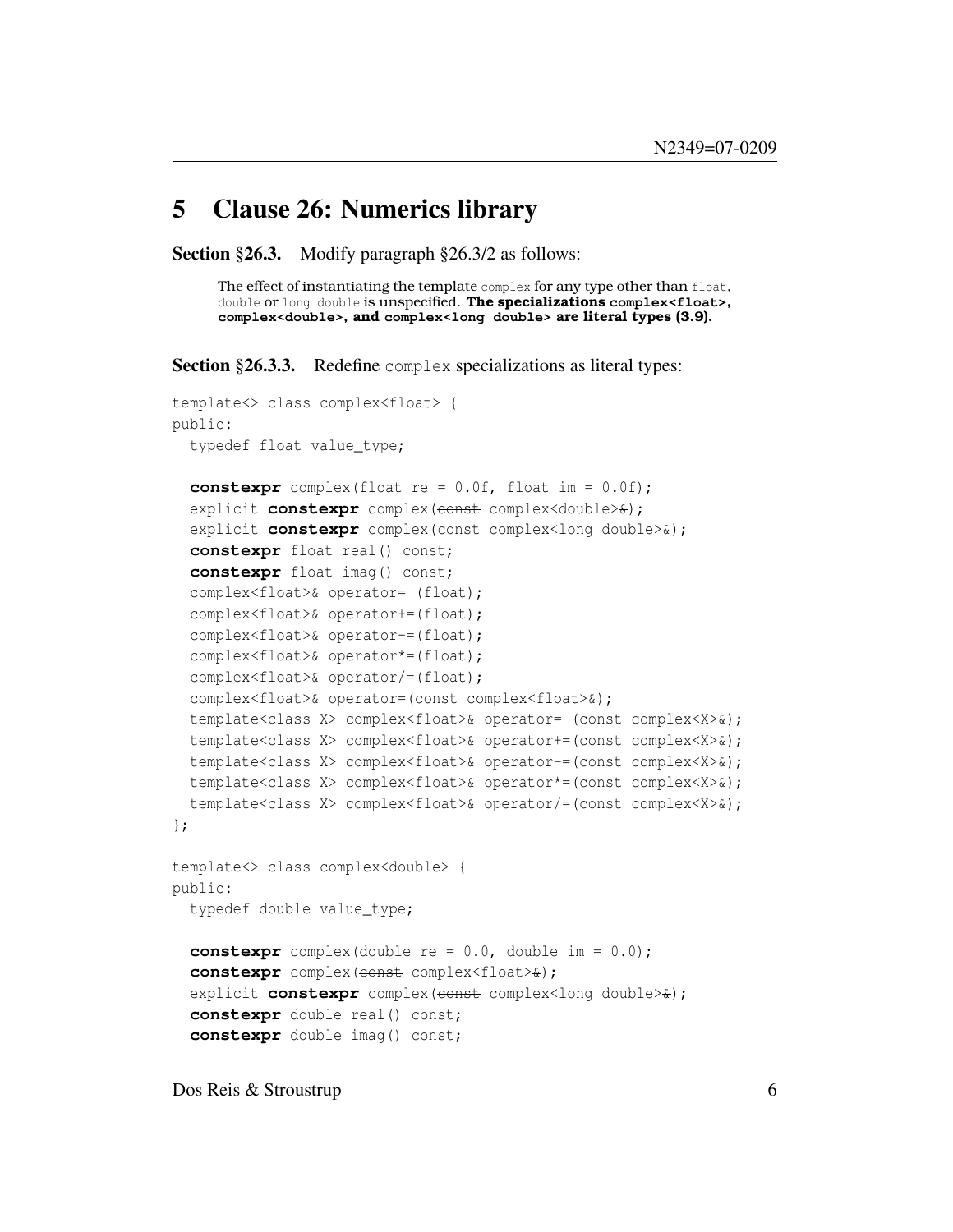```
complex<double>& operator= (double);
  complex<double>& operator+=(double);
  complex<double>& operator-=(double);
 complex<double>& operator*=(double);
 complex<double>& operator/=(double);
 complex<double>& operator=(const complex<double>&);
 template<class X> complex<double>& operator= (const complex<X>&);
 template<class X> complex<double>& operator+=(const complex<X>&);
  template<class X> complex<double>& operator-=(const complex<X>&);
 template<class X> complex<double>& operator*=(const complex<X>&);
 template<class X> complex<double>& operator/=(const complex<X>&);
};
template<> class complex<long double> {
public:
  typedef long double value_type;
 constexpr complex(long double re = 0.0L, long double im = 0.0L);
  constexpr complex(const complex<float> \epsilon);
 constexpr complex (const complex<double>\&);
 constexpr long double real() const;
  constexpr long double imag() const;
  complex<long double>& operator= (long double);
  complex<long double>& operator+=(long double);
 complex<long double>& operator-=(long double);
 complex<long double>& operator*=(long double);
 complex<long double>& operator/=(long double);
 complex<long double>& operator=(const complex<long double>&);
 template<class X> complex<long double>& operator= (const complex<X>&);
 template<class X> complex<long double>& operator+=(const complex<X>&);
 template<class X> complex<long double>& operator-=(const complex<X>&);
 template<class X> complex<long double>& operator*=(const complex<X>&);
  template<class X> complex<long double>& operator/=(const complex<X>&);
};
```
Section §26.3.7. At this moment, we do not suggest any change to complex value operations. We postpone such decision to after "concepts" details are known and adoption of complex<T> where T is an integral type.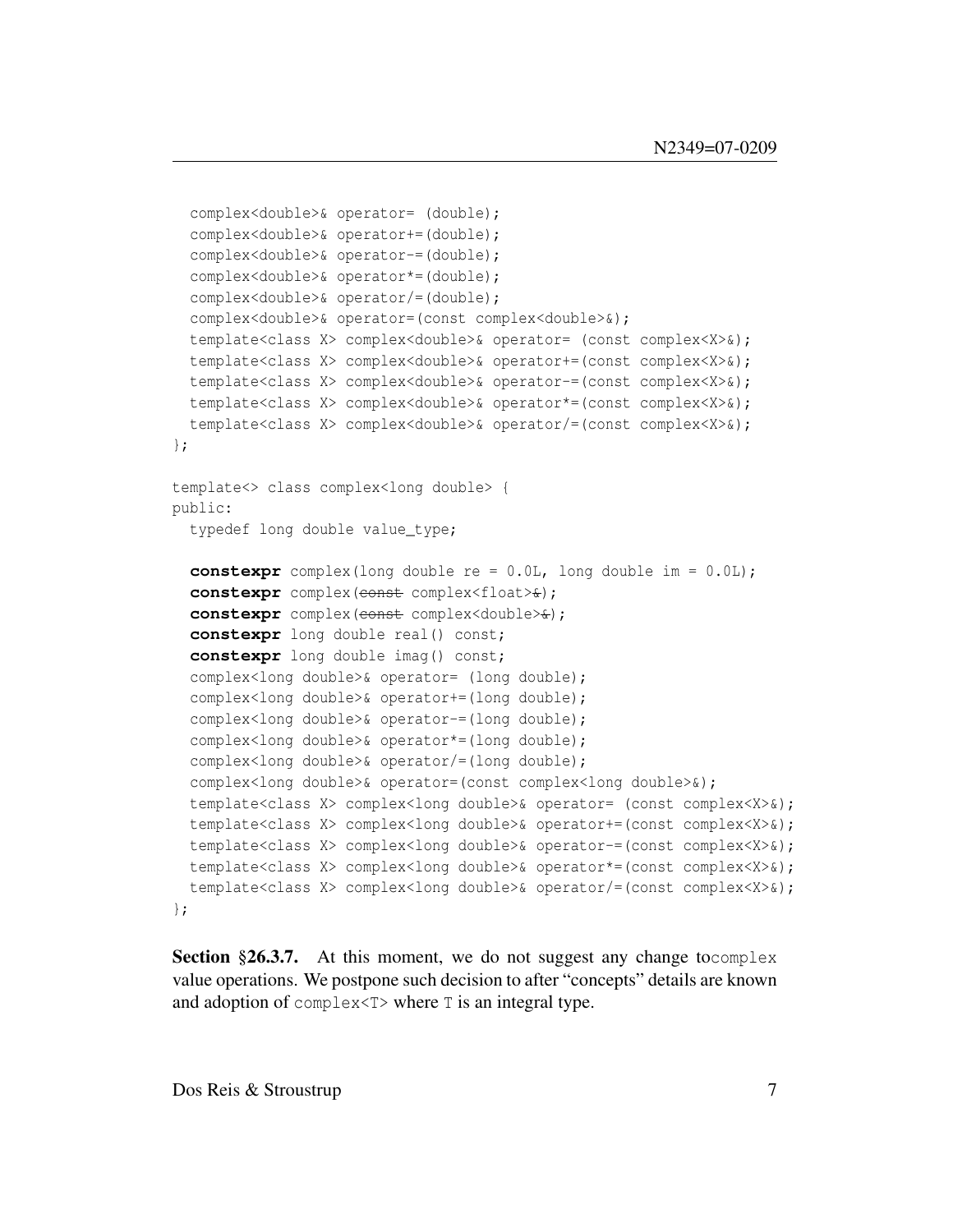## 6 Clause 27: Input/Output library

We propose that all bitmask types be defined as enumerations and the appropriate mask operators be overloaded, as constexpr functions. Below, we give an example for fmtflags.

Section §27.4.1. Define ios\_base:: fmt flags as an enumeration with constexpr overloaded operators as follows:

```
enum fmtflags {
    boolapha = implementation-defined value,
    dec = implementation-defined value,
    fixed = implementation-defined value,
    hex = implementation-defined value,
    internal = implementation-defined value,
    left = implementation-defined value,
    oct = implementation-defined value,
    right = implementation-defined value,
    scientific = implementation-defined value,
    showbase = implementation-defined value,
    showpoint = implementation-defined value,
    showpos = implementation-defined value,
    skipws = implementation-defined value,
    unitbuf = implementation-defined value,
    uppercase = implementation-defined value,
    adjustfield = implementation-defined value,
    basefield = implementation-defined value,
    floatfield = implementation-defined value,
  };
constexpr fmtflags operator~(fmtflags f)
{
   return fmtflags(~(f));
}
constexpr fmtflags operator&(fmtflags lhs, fmtflags rhs)
{
   return fmtflags(int(lhs) & int(rhs));
}
```